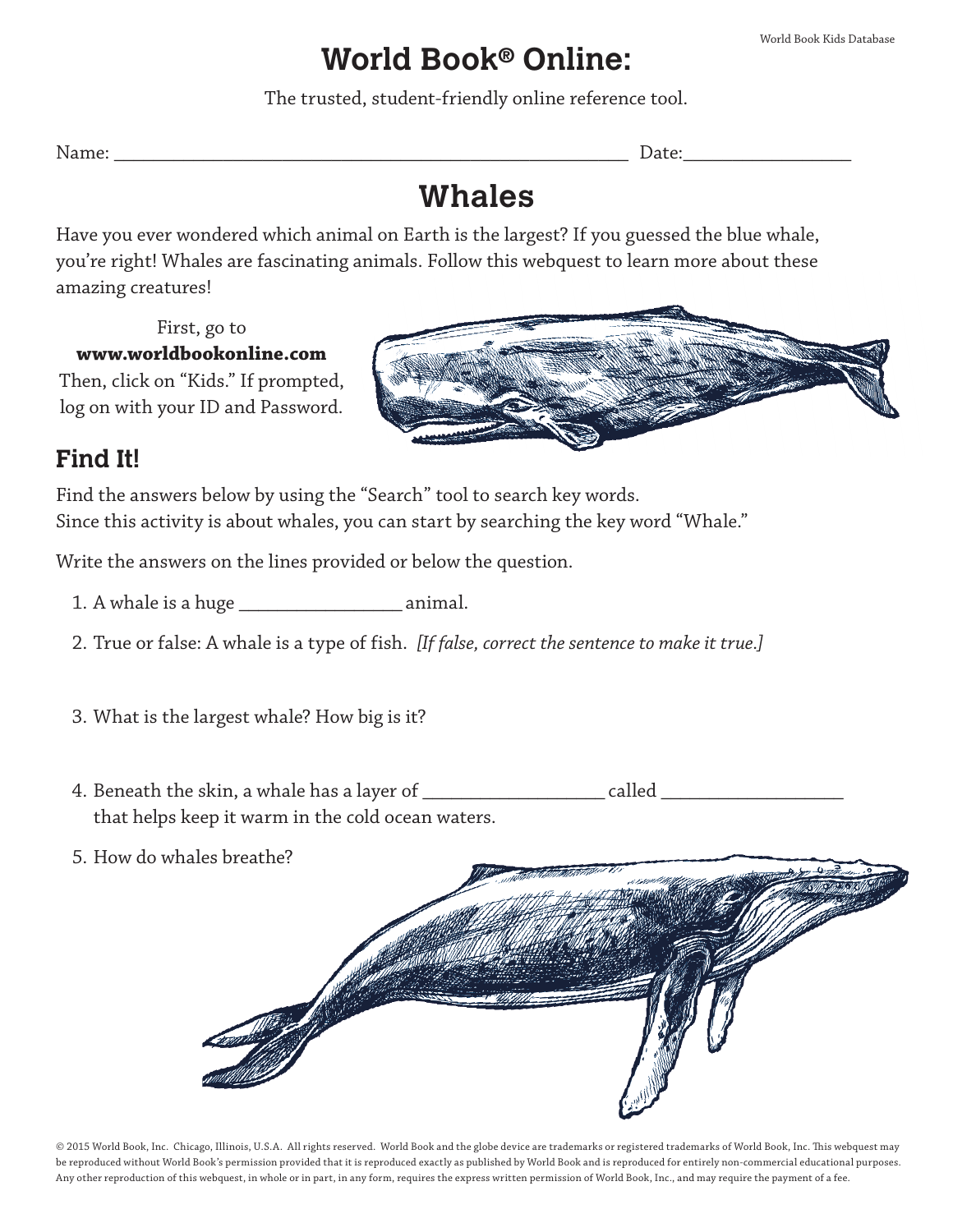6. The two main kinds of whales are the whales whales

and the whales.

7. Baleen whales have no \_\_\_\_\_\_\_\_\_\_\_\_\_\_\_\_\_\_\_\_\_\_. Instead, they have hundreds of thin \_\_\_\_\_\_\_\_\_\_\_\_\_\_\_

called  $\qquad \qquad$  in the mouth.

- 8. True or false: Most toothed whales eat fish or squid. *[If false, correct the sentence to make it true.]*
- 9. True or false: Sperm whales are the largest baleen whales. *[If false, correct the sentence to make it true.]*
- 10. As soon as a calf is born, the mother whale gently pushes it to the \_\_\_\_\_\_\_\_\_\_\_\_\_\_\_
	- to take its first \_\_\_\_\_\_\_\_\_\_\_\_\_\_\_\_\_\_\_\_.

11. What is beaching?

12. Whales were once killed for their their the canonical and their and their

#### **Watch it!**

Within the World Book article Whale, you will find the video "Why do whales beach themselves?" Watch the video and answer the following questions.

13. Do scientists know exactly why whales beach themselves?

14. What are some possible reasons for beaching?

Within the World Book article Whale, you will find the video "How do scientists rescue whales?" Watch the video and answer the following questions.

15. The type of whales that strand themselves on beaches is usually **the strandard strandard whales**.

16. Why are baleen whales difficult to rescue when they beach themselves?

17. How do scientists rescue whales that get stuck in fishing nets?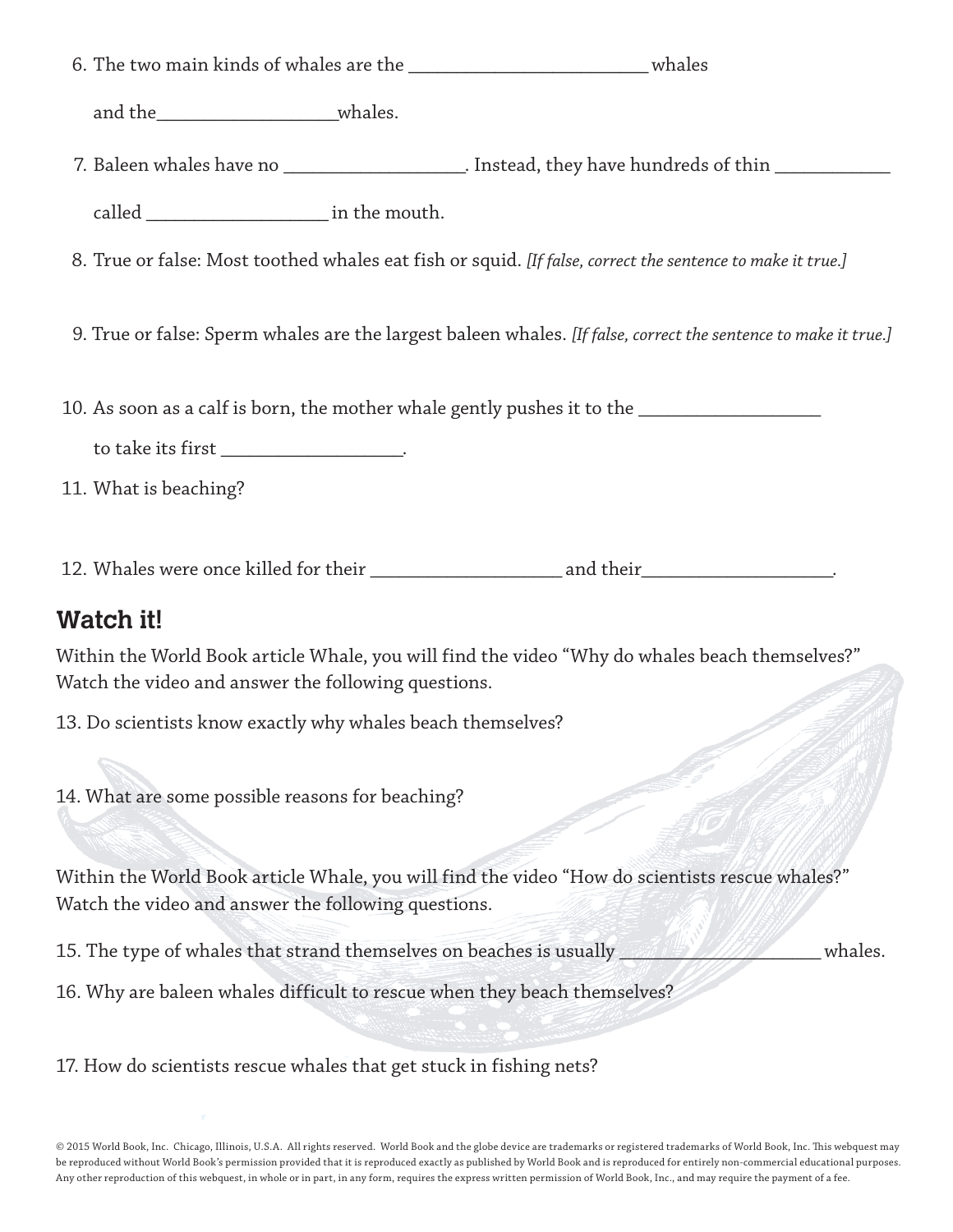### **What's the Word?**

Find the 14 vocabulary words hidden within the puzzle below, then write the definition of the word on the line.

You may use context clues to determine the meaning of each word. You may also double-click on the word to access the online dictionary.

| K V T H F P W A H N B E N C K F T Q M B               |                                                                                                                                                                                                                                |
|-------------------------------------------------------|--------------------------------------------------------------------------------------------------------------------------------------------------------------------------------------------------------------------------------|
| GYOEL JGK X EODEE I Y X O E<br>A                      |                                                                                                                                                                                                                                |
| X L O WA Z I G A R F T C W L I M T T<br>L             |                                                                                                                                                                                                                                |
| R Q T B C Q R C R W Q S K Q W C Z E T<br>Ε            |                                                                                                                                                                                                                                |
| EKHII THE DAXNXN GMWQ E E                             |                                                                                                                                                                                                                                |
| B V E S U I X C U G W P M V A H F N N N               |                                                                                                                                                                                                                                |
| BYDANELOHWOL BTWLGNL                                  | <u> 1980 - Johann Barbara, margaret eta idazlea (h. 1980).</u>                                                                                                                                                                 |
| UHWGMKEH FLNDGXWMPIMO                                 |                                                                                                                                                                                                                                |
| L A H V G A Q J V A S T A E F R O W Z C               |                                                                                                                                                                                                                                |
| B F A P X H Z K C W C D A A A Z M J H P               |                                                                                                                                                                                                                                |
| J L M U A I F Z P K R Y I A N M C D V<br>P.           |                                                                                                                                                                                                                                |
| T E Z Z P W V B R W L P G L V R S L<br>Z.             |                                                                                                                                                                                                                                |
| E L A H W K D U S O L D V M E F J Y Y M               | BOWHEAD: North and the second service of the service of the service of the service of the service of the series of the service of the service of the series of the series of the series of the series of the series of the ser |
| G B U U F A Q V P C I W A F H U I A F<br>H            |                                                                                                                                                                                                                                |
| ZH X G E L F H L U R M X C T J L N G<br>-B            |                                                                                                                                                                                                                                |
| YOHHFEASUCMVABBXGBJ<br>$\mathbf{I}$                   |                                                                                                                                                                                                                                |
| M J W J L C V H W A L G W V W N C N U W               | <u> 1989 - Johann Harry Harry Harry Harry Harry Harry Harry Harry Harry Harry Harry Harry Harry Harry Harry Harry</u>                                                                                                          |
| QONARWHALLURADLZPXR<br>-S                             |                                                                                                                                                                                                                                |
| B J E N S E Q S L E E Y T O K C S N F<br>X            |                                                                                                                                                                                                                                |
| B L U Q S G M J I H R C Q F U M K B U<br>-S           |                                                                                                                                                                                                                                |
|                                                       |                                                                                                                                                                                                                                |
|                                                       |                                                                                                                                                                                                                                |
| World Book provides many eBooks that explore          |                                                                                                                                                                                                                                |
| different aspects of whales, including the title      |                                                                                                                                                                                                                                |
| Mammals and The Sea and Its Marvels, cited below.     | PLANKTON:                                                                                                                                                                                                                      |
| Read more by visiting World Book's eBook collection!  |                                                                                                                                                                                                                                |
|                                                       |                                                                                                                                                                                                                                |
| Mammals. Chicago: World Book: 2013. Animal Lives.     |                                                                                                                                                                                                                                |
| World Book EBooks. World Book, Inc.                   |                                                                                                                                                                                                                                |
| Web. <http: ebooks.worldbookonline.com="">.</http:>   | TOOTHEDWHALE: TOOTHEDWHALE:                                                                                                                                                                                                    |
| The Sea and Its Marvels. World Book: 2014. A Look At. | <u> 1980 - Johann Barbara, margaret eta idazlea (h. 1980).</u>                                                                                                                                                                 |
| World Book EBooks. World Book, Inc.                   |                                                                                                                                                                                                                                |
| Web. <http: ebooks.worldbookonline.com="">.</http:>   |                                                                                                                                                                                                                                |

© 2015 World Book, Inc. Chicago, Illinois, U.S.A. All rights reserved. World Book and the globe device are trademarks or registered trademarks of World Book, Inc. This webquest may be reproduced without World Book's permission provided that it is reproduced exactly as published by World Book and is reproduced for entirely non-commercial educational purposes. Any other reproduction of this webquest, in whole or in part, in any form, requires the express written permission of World Book, Inc., and may require the payment of a fee.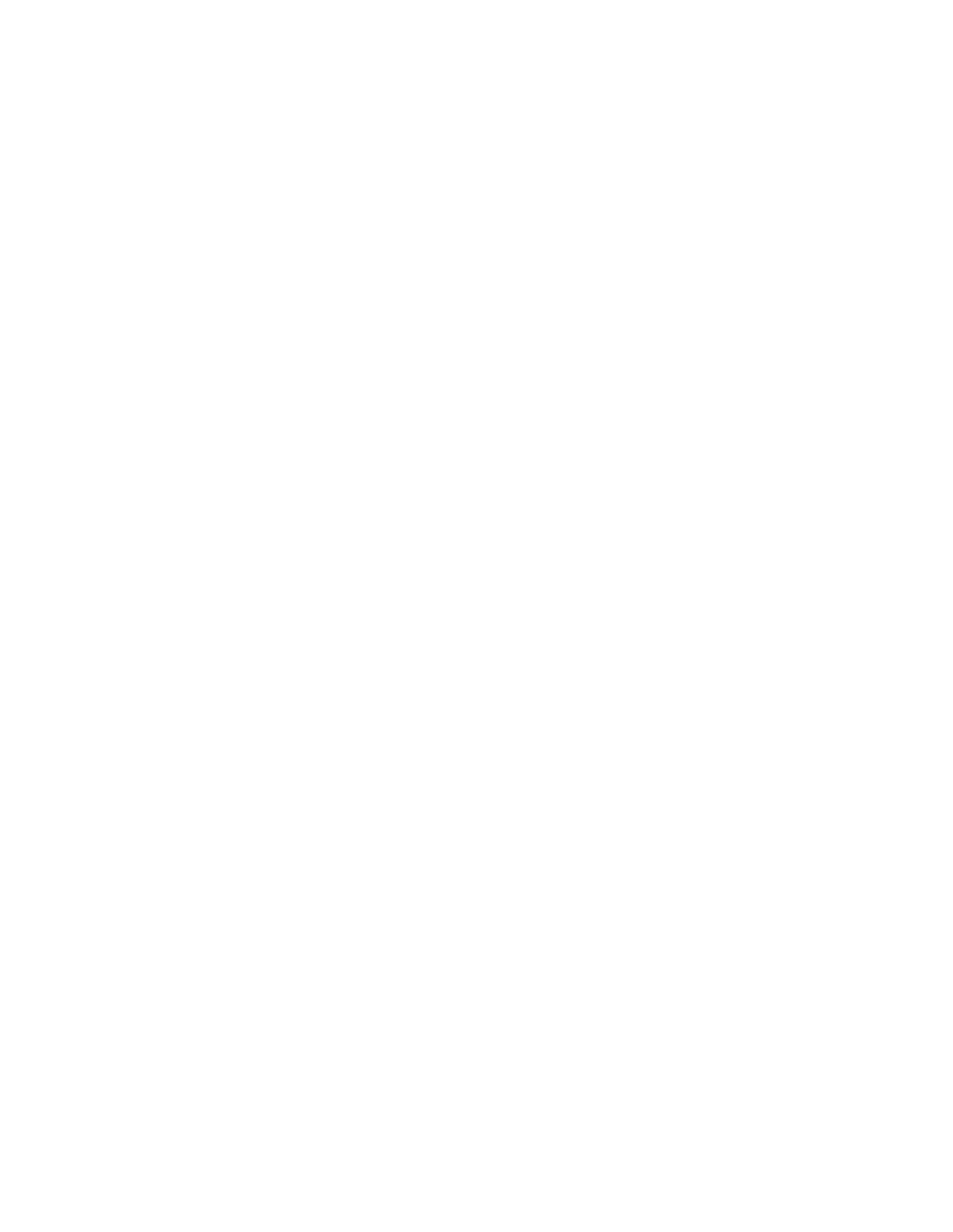# **Teacher page**

#### **Answers:**

- 1. A whale is a huge **sea** animal.
- 2. False: A whale is a type of *mammal.*
- 3. The blue whale is the largest whale. It grows up to 100 feet (30 meters) long and can weigh more than 150 tons (135 metric tons).
- 4. Beneath the skin, a whale has a layer of **fat** called **blubber** that helps keep it warm in the cold ocean waters.
- 5. Whales breathe through nostrils called blowholes at the top of the head.
- 6. The two main kinds of whales are the **baleen** whales and the **toothed** whales.
- 7. Baleen whales have no **teeth.** Instead, they have hundreds of thin **plates** called **baleen** in the mouth.
- 8. True
- 9. False: Sperm whales are the largest *toothed* whales.
- 10. As soon as a calf is born, the mother whale gently pushes it to the **surface** to take its first **breath.**
- 11. Beaching is when a whale swims onto shore. [Out of water, the whales quickly get too hot and die.]
- 12. Whales were once killed for their **meat** and their **oil.**
- 13. Scientists do not know why whales come ashore.
- 14. The whale's sonar (sound pulse system) may be confused –possibly caused by illness. Changes in the earth's magnetism may have an influence on the whale's ability to follow their routes. Another theory is that a lead animal is ill and makes a bad choice, and the others follow.
- 15. The type of whales that strand themselves on beaches is usually **toothed** whales.
- 16. Baleen whales are difficult to rescue when they beach themselves because of their size; they are so large.
- 17. They cut the netting away from the entangled whale.